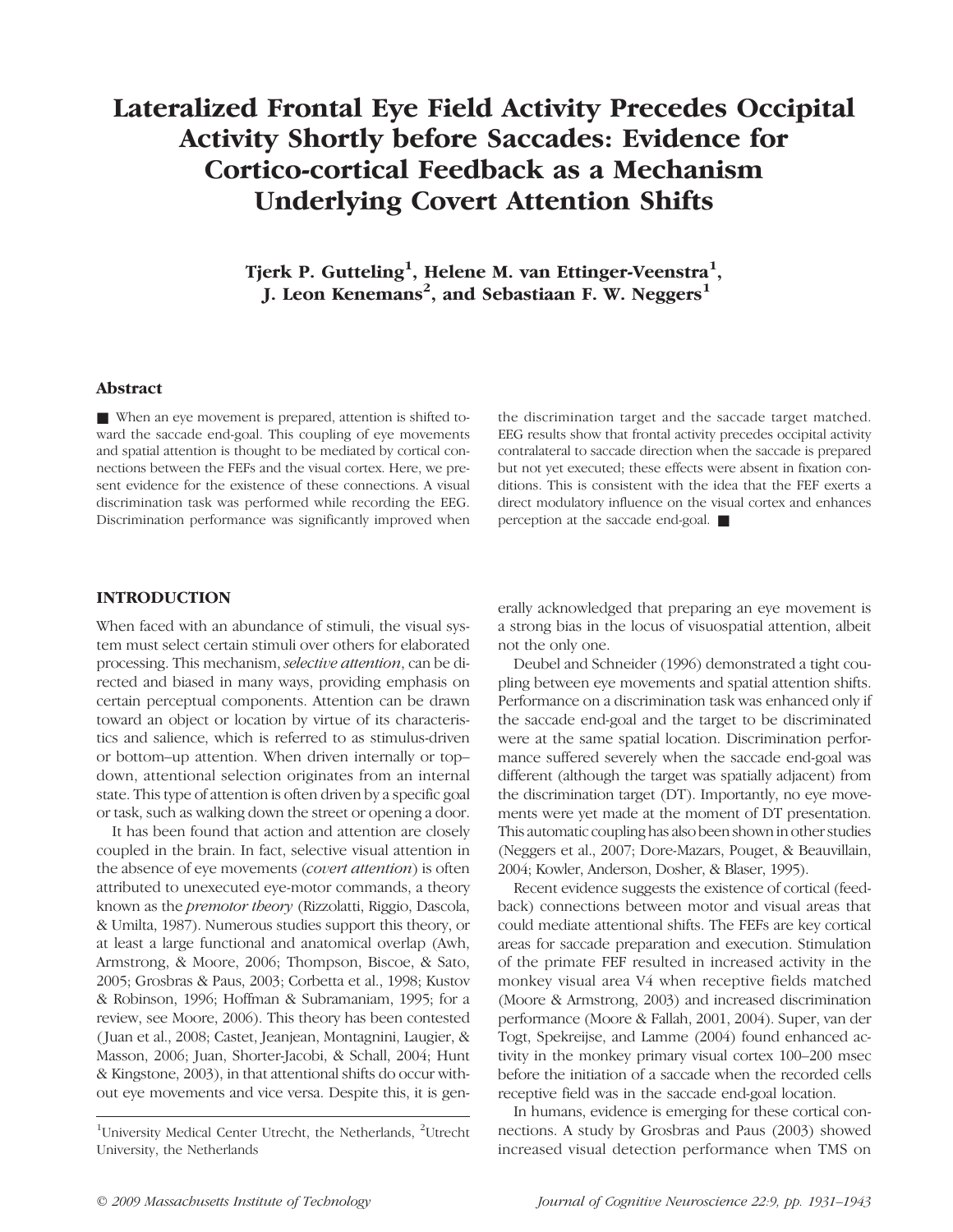the FEF was applied 100–40 msec before target presentation. Lowered phosphene thresholds were found after TMS on the FEF in a study by Silvanto, Lavie, and Walsh (2006). A concurrent TMS–fMRI study by Ruff et al. (2006) stimulated the right FEF while measuring BOLD response in posterior brain regions. It was found that FEF–TMS modulates activity in visual areas, including the primary visual cortex, which was confirmed by a recent EEG study (Taylor, Nobre, & Rushworth, 2007). Although the studies by Ruff et al. and Moore and Armstrong (2003) found effects in the periphery, indicating that these effects subserve saccade planning (as saccades are made into the periphery), this retinotopy has not been consistently found (Silvanto et al., 2006; Muggleton, Juan, Cowey, & Walsh, 2003).

Recently, in a study by Neggers et al. (2007), a brief train of three TMS pulses was applied to the FEF just before subjects made a saccade to a DT (using the exact same paradigm as Deubel & Schneider, 1996). This diminished the known discrimination performance gains at future saccade targets (STs), although it did not disrupt saccade execution. This showed that by modulating activity in the FEF, discrimination performance gains (and therefore presumably attentional shifts) before saccades could be affected and that there is a tight coupling of saccade preparation and visual attention.

The present study elaborates on the results of the preceding TMS study. From that TMS–FEF study, it seems apparent that the FEF can induce visual processing changes in another region upstream in the visual processing pathways. Most likely this region entails the visual cortex, although that was not explicitly demonstrated (for other options, see Neggers et al., 2007). Therefore, the same experimental design (the Deubel and Schneider task) was used while recording the EEG. This will give insight in the exact temporal order of activation for cortical regions contributing to attentional deployment during both directional cueing and saccade preparation. Specifically, after saccadego but before the execution of the actual saccade, we expect to find activity that reflects the automatic coupling of eye movements and spatial attention. This would most likely involve the FEF, followed by activity in the visual cortex. The intraparietal sulcus (IPS) is also an important part of the attentional network (Van der Lubbe, Neggers, Verleger, & Kenemans, 2006; Giesbrecht, Woldorff, Song, & Mangun, 2003; Hopfinger, Woldorff, Fletcher, & Mangun, 2001; Hopfinger, Buonocore, & Mangun, 2000). However, on the basis of findings from a preceding TMS study from our group (van Ettinger-Veenstra et al., unpublished observations) and Ruff et al. (2008), we expect no IPS involvement here because no influence of the IPS has been found in these studies.

In addition, EEG during the cue-go interval can reveal mechanisms involved the control of attention as well. It has been shown that cueing the location of an upcoming DT elicits several distinct neural events, most notably the early directing attention negativity (EDAN), the anterior direction attention negativity (ADAN), and the late directing attention positivity (LDAP) (Van der Lubbe et al., 2006; Van der Stigchel, Heslenfeld, & Theeuwes, 2006; Hopf & Mangun, 2000; Nobre, Sebestyen, & Miniussi, 2000; Harter, Miller, Price, LaLonde, & Keyes, 1989). The EDAN is a lateralized occipital negativity that was originally thought to reflect attentional deployment; however, more recently it has been linked to the relevant part of the cue, that is, the part that signals the direction of attention (Van Velzen & Eimer, 2003). The ADAN and the LDAP are thought to reflect (covert) attentional deployment and to originate from the FEF and the IPS, respectively (Van der Lubbe et al., 2006). In the current study, besides saccade-induced attentional shifts, we expect to find these established effects of attentional deployment during the cueing period in the FEF and IPS to assess the validity of the current paradigm.

# **METHODS**

Subjects were asked to make an eye movement toward a peripheral target while a DT appeared either at or near the ST. This experiment is a replication of Experiment 2 from Deubel and Schneider (1996) with additional fixation conditions.

# **Participants**

Thirteen right-handed subjects (8 women and 5 men) participated (including two of the authors). All participants had normal or corrected-to-normal vision. Subjects signed informed consent prior to participation.

# Apparatus

EEG was recorded using a 70-channel Biosemi ActiveTwo system, which has 64 active Ag–AgCl electrodes (10–10 system). Recordings were sampled at 2048 and 0.16–100 Hz band-pass filtered.

Eye tracking was performed using the Eyelink II system (SR Research, Ottawa, Canada), positioned on the left eye, at a sampling rate of 500 Hz. The infrared camera was mounted on a rigid headrest and controlled by a dedicated PC. Subjects sat in a dimly lit room, secured in a chin- and headrest. Stimuli were presented on a 19-in.  $(40 \times 30 \text{ cm})$ Iiyama monitor at 100 Hz and a resolution of  $1024 \times 768$ . The monitor was mounted 37 cm above a mirror at a 45<sup>°</sup> angle, which in turn was 35 cm away from the participant, yielding an effective viewing distance of 72 cm. Stimuli were generated and displayed using the Matlab psychophysics toolbox (version 7.0.4; Brainard, 1997; Pelli, 1997) on a Pentium PC. Both EEG and eye-tracker data were synchronized with stimulus presentation by TTL pulses from the stimulus presentation computer.

# Behavioral Paradigm and Procedure

In this experiment, we used a modified version of Experiment 2 from Deubel and Schneider (1996), which is a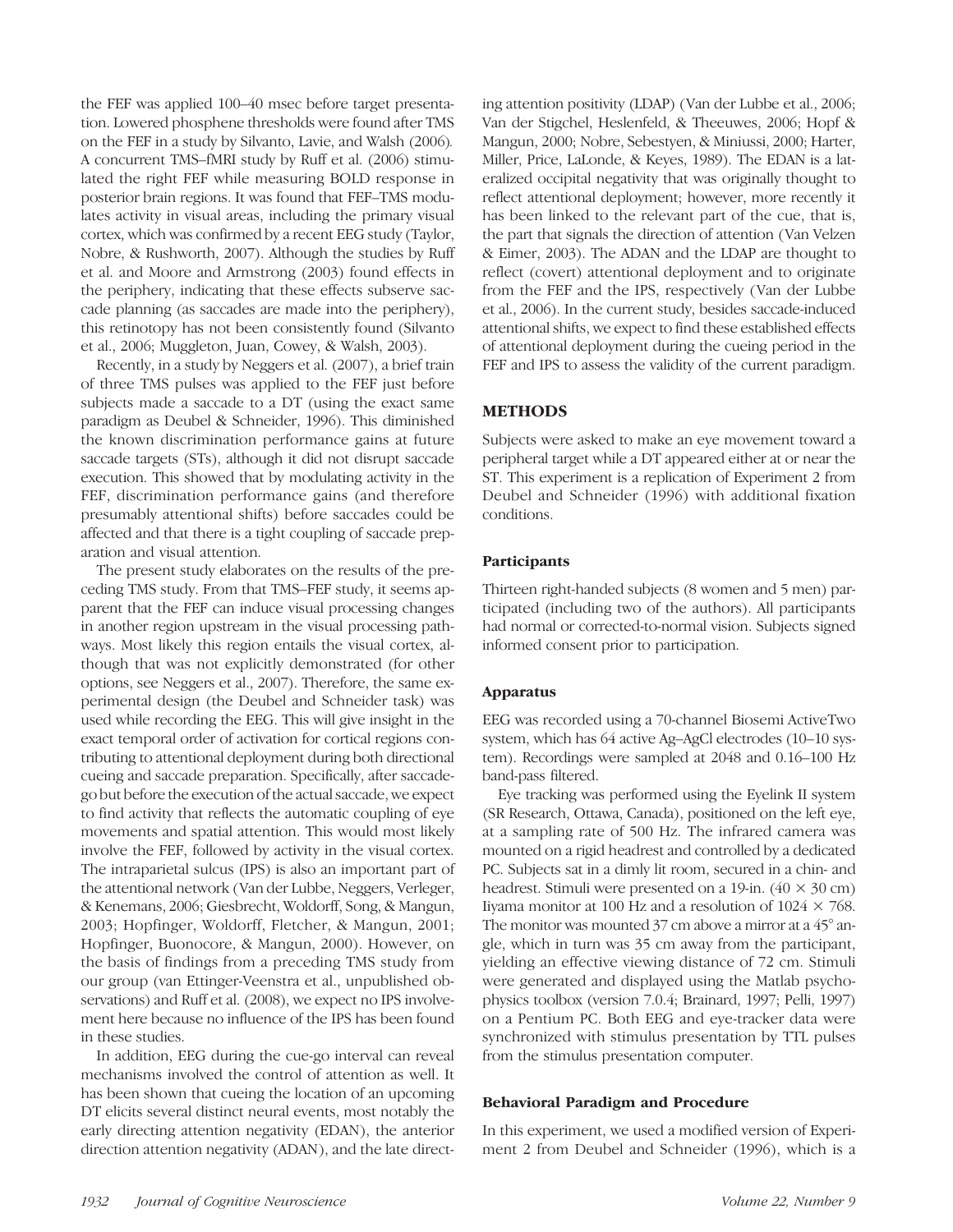well-known demonstration of the coupling between saccade planning and discrimination performance. To be able to discern between saccade planning and other (taskrelated) activity, two fixation conditions were randomly intermixed.

Each trial started with a drift correction routine for the eye tracker. Trials did not start until the subjects gaze was centered and stable. At the start of every trial, a fixation cross ( $0.52^{\circ} \times 0.52^{\circ}$ ) was presented for 700 msec with three colored ellipses on each side  $(0.82^\circ \times 1.64^\circ)$  per ellipse, spaced 5° from the fixation point and spaced 0.52° apart; see Figure 1). These ellipses were blue (closest to fixation), green (center), and red (outer). Five premasks were overlaid (the center three coinciding with the ellipses) on each side in the shape of a digital 8. After fixation, the fixation cross was replaced by an informative arrow cue. The duration of this cue was randomly chosen between 500 and 1000 msec (step size  $= 1$  msec) to avoid anticipation effects. There were three types of cues: saccade, directional fixation, and nondirectional fixation cues (see Figure 1). Saccade cues were red, green, or blue and instructed the subject to saccade to the corresponding ellipse on the side the cue was pointing (the ST). Directional fixation cues were always yellow and indicated the side where a DT was going to be. Nondirectional fixation cues were also red, green, or blue but were double-sided arrows that did not indicate the direction of the upcoming DT. The color-coded cue made this condition comparable to the stimuli in the saccade condition, apart from the fact that the cue did not indicate a direction. In both direc-

tional conditions (saccade and fixation), the colored arrow was accompanied by a gray arrow pointing in the opposite direction to control for visual stimulation differences between conditions. In saccade trials, the disappearance of the cue marked the saccade-go signal. Sixty milliseconds after cue disappearance, the premasks disappeared and the DT appeared (either a normal or a mirrored "E") surrounded by randomly assigned distracters (digital 2s or 5s). The DT always appeared at the green ellipse (which was known to the subjects). The DT and the distracters were shown for 120 msec, leaving an empty display with only the ellipses visible. As the average saccade latency is well above 250 msec, hardly any saccades were made before the DT disappeared (which disappeared 180 msec after saccade-go). After the saccade had been made, subjects had ample time to indicate whether they had seen an E or the mirrored version (a "3"). Trials containing premature saccades (<200 msec) were removed from the data. In fixation trials, the same applied, but no saccade was made.

The experiment was divided in four blocks of 72 trials (lasting ∼7–10 min) containing 24 (randomized) trials of each condition (saccade, directional fixation, and nondirectional fixation).

#### Analysis

Eye position data from the eye tracker were analyzed. Saccade onsets were detected using a velocity threshold of 30 deg/sec and an acceleration threshold of 8000 deg/sec<sup>2</sup>. Rigorous analysis of the trials was essential to ensure that

Figure 1. Schematic overview of the stimulus presentation. Different cues instructed the subject to either make an eye movement or covertly attend the cued direction. The sequence of events is shown from bottom left to top right. Each trial started with six masked colored ellipses. A cue indicated the type of trial and, in all cases except nondirectional fixation, the direction of the upcoming discrimination target (DT). Disappearance of the cue marked the go signal in the saccade condition  $(t = 0)$ . However, before a saccade could be made, the targets unmasked, briefly showing distractors and the discrimination target (60 msec), after which only the ellipses remained on screen. Afterward, subjects had ample time to respond. The bottom schematic depicts the time course of events. The variability of the timing is represented by an "x," which ranged between 0 and 500 msec.

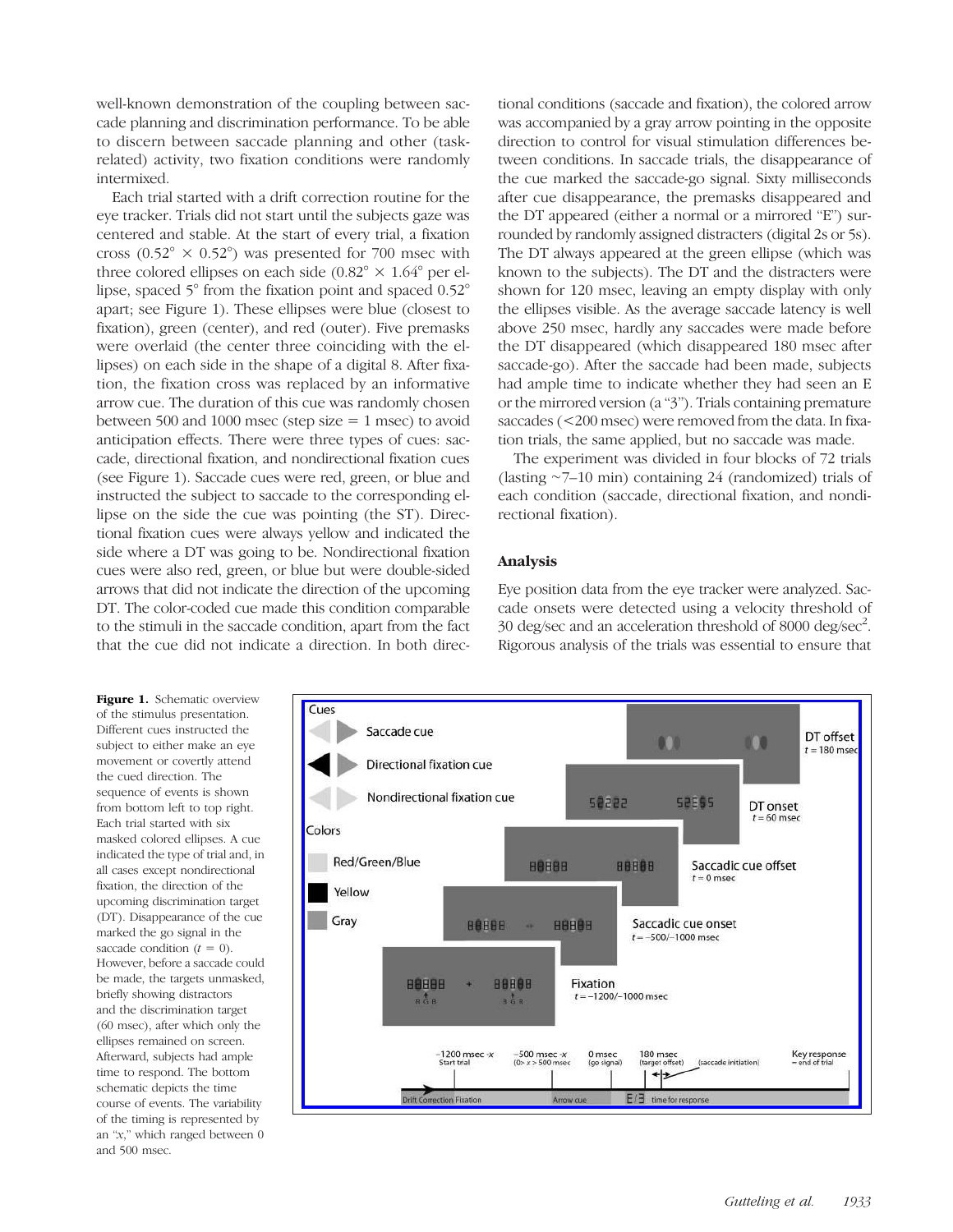only correct saccades were allowed. Any trials with saccades before 200 msec after saccade-go (20 msec after DT disappearance) were discarded, as were trials in which saccades landed more than 50 pixels (2.07°) away from the ST. In fixation conditions, trials were rejected where the gaze position deviated more than 50 pixels from central fixation at any time during the entire trial.

EEG data were analyzed using EEGLAB (version 6.02b, http://sccn.ucsd.edu/eeglab; Delorme & Makeig, 2004), a Matlab toolbox. All signals were (off-line) average referenced. Both cue-onset- and offset (saccade-go)-locked analyses were made to asses both cue-related effects and saccade preparation activity. Cue-onset-locked epoch interval was −100 until 500 msec postcue, as this is the shortest interval of the variable cue-onset–offset duration. In the cue-offset/saccade-go-locked analyses, the epoch interval was −100 to 200 msec. For comparability, the same intervals were chosen for the fixation conditions.

Trials with premature saccades or small deviations from fixation were removed using data from the eye tracker. To ensure that no ocular artifacts (such as blinks) were left in the data built-in EEGLAB artifact, rejection routines were used (Delorme & Makeig, 2004) as well as visual inspection of the data. Rigorous rejection ensured artifact and saccade-free epochs. This led to relatively low acceptance rates  $(54 \pm 15.9\%)$  in the cue-offset analysis. Acceptance rates did not differ significantly between conditions, ANOVA,  $F(2, 24) = 1.535 p = .236$ . Epoch acceptance rates for the cue-onset conditions were higher (81  $\pm$  8.8%) but differed between conditions, ANOVA,  $F(2, 24) = 5.142 p =$ .014. However, because the acceptance rates were high and the difference in acceptance rates is small (2–5%), it is unlikely that this will bias the data.

Separate analyses were done for cue-left and cue-right conditions. Data from the cue-left conditions were then mirrored with respect to the anterior–posterior midline and averaged with the cue-right conditions. This resulted in a scalp map, in which activity in the right hemisphere reflects activity ipsilateral relative to cue direction; the left hemisphere reflects activity contralateral to cue direction. For optimal comparability with the previous TMS study, time windows in the cue-offset condition were chosen on the basis of the TMS times of Neggers et al. (2007), which had stimulation times at 60, 90, and 120 msec after saccadego. Average activity was extracted for time windows 60–90, 90–120, 120–150, and 150–180 msec for all cue-offset conditions at electrodes F7/8, FC3/4, P1/2, PO7/8, and O1/2.

To enable correlational analysis, average amplitudes were extracted for every subject over contralateral frontal electrodes FC3/4 for the early time windows (60–90 and 90– 120 msec) and the last time window (150–180 msec) for occipital electrodes O1/2 from a saccade–directional fixation subtraction. As a control condition, the average peak of the  $N200$  ( $O1/2 = 160-210$  msec after cue onset) in the directional fixation condition was also extracted for all subjects.

Source localization was performed using the SPM8 (http://www.fil.ion.ucl.ac.uk/spm/software/spm8/) software package using an empirical Bayes approach. Here, electrode activity is projected onto a three-dimensional brain model, with a large number of fixed (location and orientation) dipoles, where the amplitude of the dipoles is the parameter to be optimized. The location and the orientation of the dipoles are fixed by assuming a standardized folded cortical surface, with dipoles orthogonal to the cortical sheet (Dale & Sereno, 1993). Saccade and directional fixation EEG data (after saccade-go) for each subject were converted from EEGLAB to the SPM data format. A contrast of interest was defined, which is the saccade–directional fixation subtraction. The data were coregistered to the Montreal Neurological Institute (MNI) space using default Biosemi electrode locations. Inverse reconstruction was performed using the classical linear approach (Dale & Sereno, 1993) using multiple sparse priors with automatic relevance determination optimization (Friston et al., 2008) for the time window of interest (60–180 msec after saccade-go). This approach can test multiple restricted models and select the most relevant model using Bayesian model selection (Mattout, Phillips, Penny, Rugg, & Friston, 2006). Therefore, a number of plausible models were defined, including bilateral and unilateral FEF, occipital area, and IPS (see Figure 7). Coordinates were based on localizer findings of Neggers et al. (2007) for the FEF and IPS and MNI electrode location of O1 and O2 for the occipital ROIs. The radius for these areas was a default of 32 mm.

# **RESULTS**

#### Discrimination Performance

Averaged discrimination performance for all 13 participants is plotted in Figure 2. A clear increase in performance can be observed when the ST coincides with the DT, ANOVA,  $F(2, 22) = 15.11$ ,  $p < .0001$ ; center/inner target,  $t(12) = 3.62$   $p = .004$ ; center/outer target,  $t(12) =$ 6.05,  $p < .0001$ . No significant difference was found between both targets adjacent to the DT (paired samples t test outer/inner target),  $t(12) = 2.14$ ,  $p = .056$ . This is a replication of the results of Experiment 2 of Deubel and Schneider (1996) and thus indicates that the subjects performed the task as instructed. Discrimination performance on the directionally cued fixation condition was (nearly) the same as the coinciding ST/DT saccade condition (paired samples t test;  $t = 1.98$ ,  $p = .71$ ). Nondirectional cues impaired performance significantly compared with coinciding DT–ST trials in the saccade condition (paired samples t test),  $t(12) = 4.63$ ,  $p = .001$ , and trials in the directional fixation (paired samples t test),  $t(12) =$  $3.54, p = .004$ .

# Saccade Performance

Saccade latencies did not differ between the  $STs, F(2, 22) =$ 1.289,  $p = 0.295$ . On average, in  $60.1 \pm 18.2\%$  of the trials,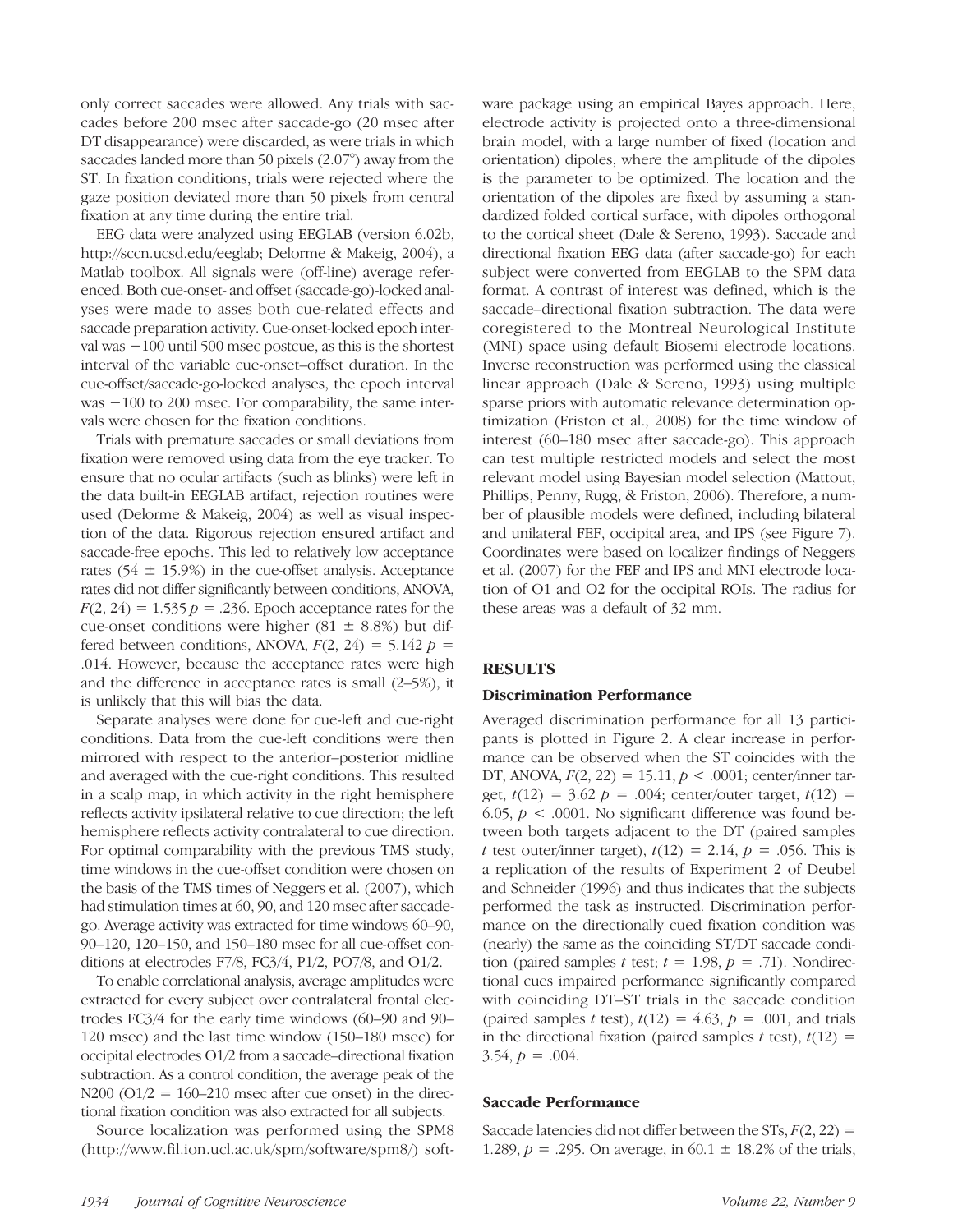

Figure 2. Behavioral performance. The top graph shows discrimination performance for all conditions. The left three bars display performance for the saccade conditions. As the discrimination target is always located at the center target, eye movements toward either inner or outer targets yielded lower performance. The two right bars display performance without eye movements, either with (right) or without (left) directional cueing. The bottom graph shows saccade latency for every saccade target. No significant differences were found between targets.

a saccade was made that was within the strict acceptance criteria (see Methods). Subjects did not break fixation in  $67.6 \pm 17.7$ %) of the fixation trials. The reason for this low performance is likely the intermixed saccade and fixation trials.

#### EEG—Cue-offset/Saccade-go-related Effects

The cue-offset/saccade-go-locked analyses revealed saccade preparatory activity. Time windows (60–90, 90–120, 120–150, and 150–180 msec) were chosen to correspond to the preceding TMS article (Neggers et al., 2007). Because the only difference between the saccade and the directional fixation condition concerned the saccade preparation (with similar directional cues), the latter was used as a baseline condition. Grand averages from the directional fixation condition were thus subtracted from the saccade condition.

In turn, activity from the nondirectional fixation condition was subtracted from the directional fixation condition to remove irrelevant task-related activity, that is,

correcting for all trial events except for the directionality of the cue possibly evoking covert spatial attention shifts. The latter contrast might therefore reveal lateralized EEG effects evoked by the directional cue itself.

Figure 3 shows saccade-go-locked ERPs for all selected electrode pairs. In the saccade condition (with directional fixation as baseline), a clear, lateralized, positive increase can be seen, contralateral to saccade direction at the frontal electrodes, peaking around 120–150 msec (see also Figure 4). Time window analysis shows that this increase is significant at all time windows between 60 and 180 msec after cue offset for the electrode pair F7/8 (paired samples t test), 60–90 msec,  $t(12) = 2.16$ ,  $p = .05$ ; 90–120 msec,  $t(12) = 4.55$ ,  $p < .001$ ; 120-150 msec,  $t(12) = 4.63$ ,  $p <$ .001; and 150–180 msec,  $t(12) = 4.30$ ,  $p = .001$ , and for the time window 90–120 msec for FC3/4 (paired samples t test), 90–120 msec,  $t(12) = 2.52$ ,  $p = .03$ ). A later, negative occipital effect can be observed at electrode pair O1/2, reaching significance level at 120–150 msec after cue offset. Time window analysis shows that this effect is significant at time windows 120–150 and 150–180 msec (paired samples t test), 120–150 msec,  $t(12) = -2.47$ ,  $p = .03$ ; and 150–180 msec,  $t(12) = -3.01$ ,  $p = .01$ .

To check for possible baseline effects, the analysis was also performed using the nondirectional fixation condition as a baseline (see Figure 3). Results were very similar for both baseline choices. Lateralized activity in frontocentral electrodes FC3/4 was slightly higher, resulting in more time windows reaching significance level (paired samples t test), 60–90 msec,  $t(12) = 4.06$ ,  $p < .01$ ; 90– 120 msec,  $t(12) = 5.34, p < .001$ ; 120-150 msec,  $t(12) =$  $3.63, p < .01$ ; and  $150-180$  msec,  $t(12) = 3.65, p < .01$ . The occipital effect at time window 120–150 msec was not significant (paired samples t test),  $120-150$  msec,  $t(12)$  =  $-0.75$ ,  $p = .47$ , whereas it was significant when using the directional fixation condition as baseline, which indicates a possible baseline effect. This difference is reflected in the time window 120–150 msec in the directional–nondirection fixation subtraction (paired samples  $t$  test), 120–150 msec,  $t(12) = 3.16, p = .01.$ 

A lateralization difference was found for the occipital effect between saccade directions (see Figure 5). When subjects were instructed to make an eye movement to a target on the right, a clear increase in negativity was observed in the contralateral (left) hemisphere. When instructed to make a saccade to the left, occipital negativity was observed in both hemispheres.

No significant effects were found at parietal electrodes P1/2 or parieto-occipital electrode PO7/8 in any time window.

#### EEG—Correlations

A significant negative correlation was found between the average amplitude of contralateral fronto-central electrode pair FC3/5 in early time window 60–90 msec and the late time window 150–180 msec of occipital electrode O1/2 (Pearson correlation FC3/5 contralateral O1/2 =  $-0.72$ ,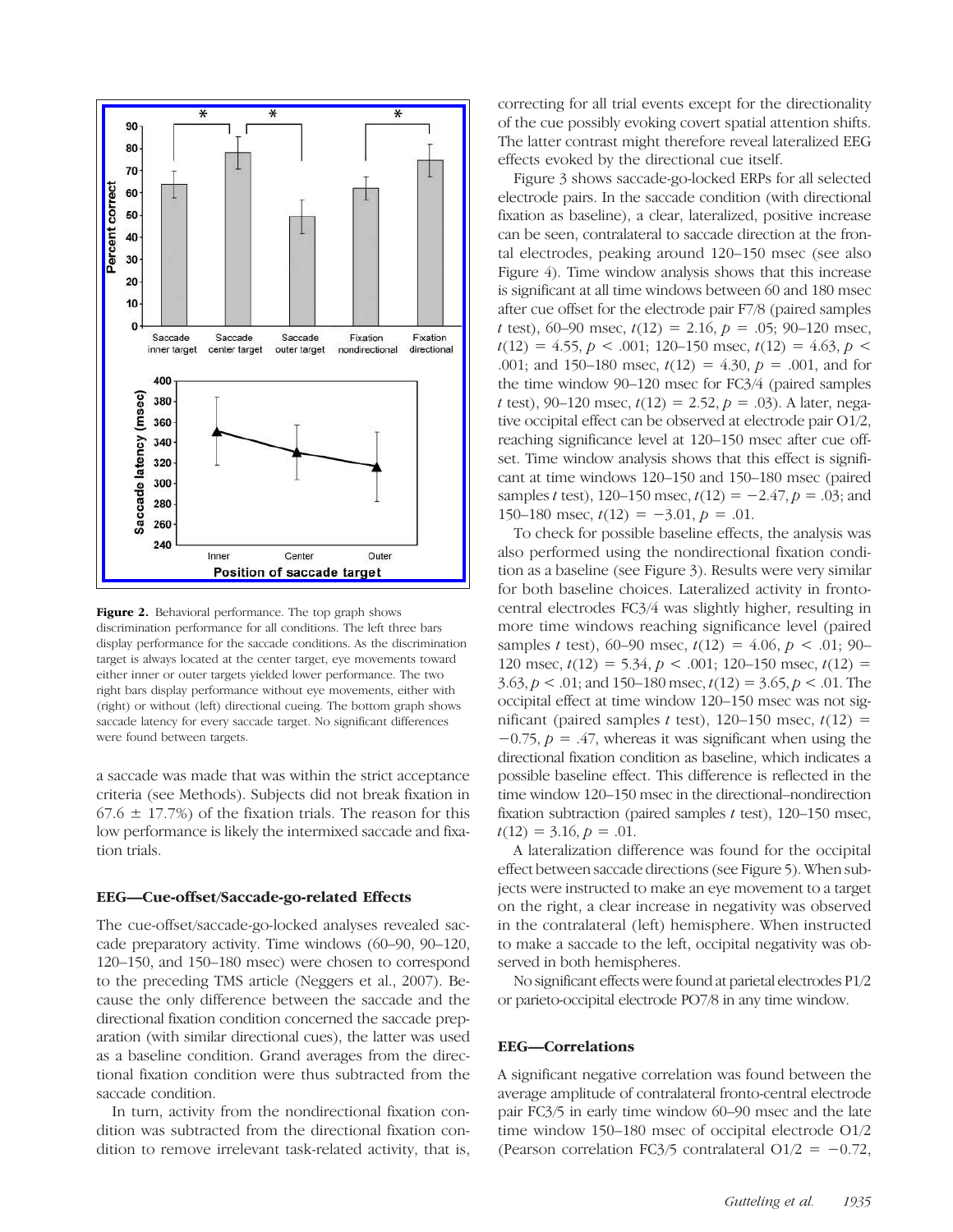

Figure 3. ERP plots after saccade-go (0 msec) for selected electrodes. Shown are plots for the saccade condition, with directional fixation subtracted (left); the saccade condition with nondirectional fixation subtracted (center) and the directional fixation condition with nondirectional fixation as baseline. Contralateral activity is shown in black, ipsilateral activity in gray. Significant differences between contra- and ipsilateral activity for time windows 60–90, 90–120, 120–150, and 150–180 msec are shown as gray-filled areas.

 $p < .01$ ; see Figure 6). No significant correlation was found between the second time window (90–120 msec) frontal time window and the occipital electrode pair O1/2 (Pearson correlation FC3/5 contralateral O1/2 =  $-0.45$ ,  $p = .12$ ). We recognize that the correlations could be confounded by differences in conductance per subject. A higher average amplitude due to, for instance, skull thickness could result in higher (or lower) frontal and occipital activity for a particular subject without a necessary neural link, which could artificially bias correlation coefficients. To control for this, the average N200 (160– 210 msec) of electrodes O1/2 was extracted from the directional fixation condition during the cueing period as an individual measure of subject responsiveness. No significant correlation between occipital N200 and either occipital or frontal electrodes were found (Pearson correlation FC3/5 60–90 msec, N200 =  $-0.48$ ,  $p = .10$ ; FC3/5 90– 120 msec,  $N200 = -0.16$ ,  $p = .60$ ;  $O1/2$  150–180 msec,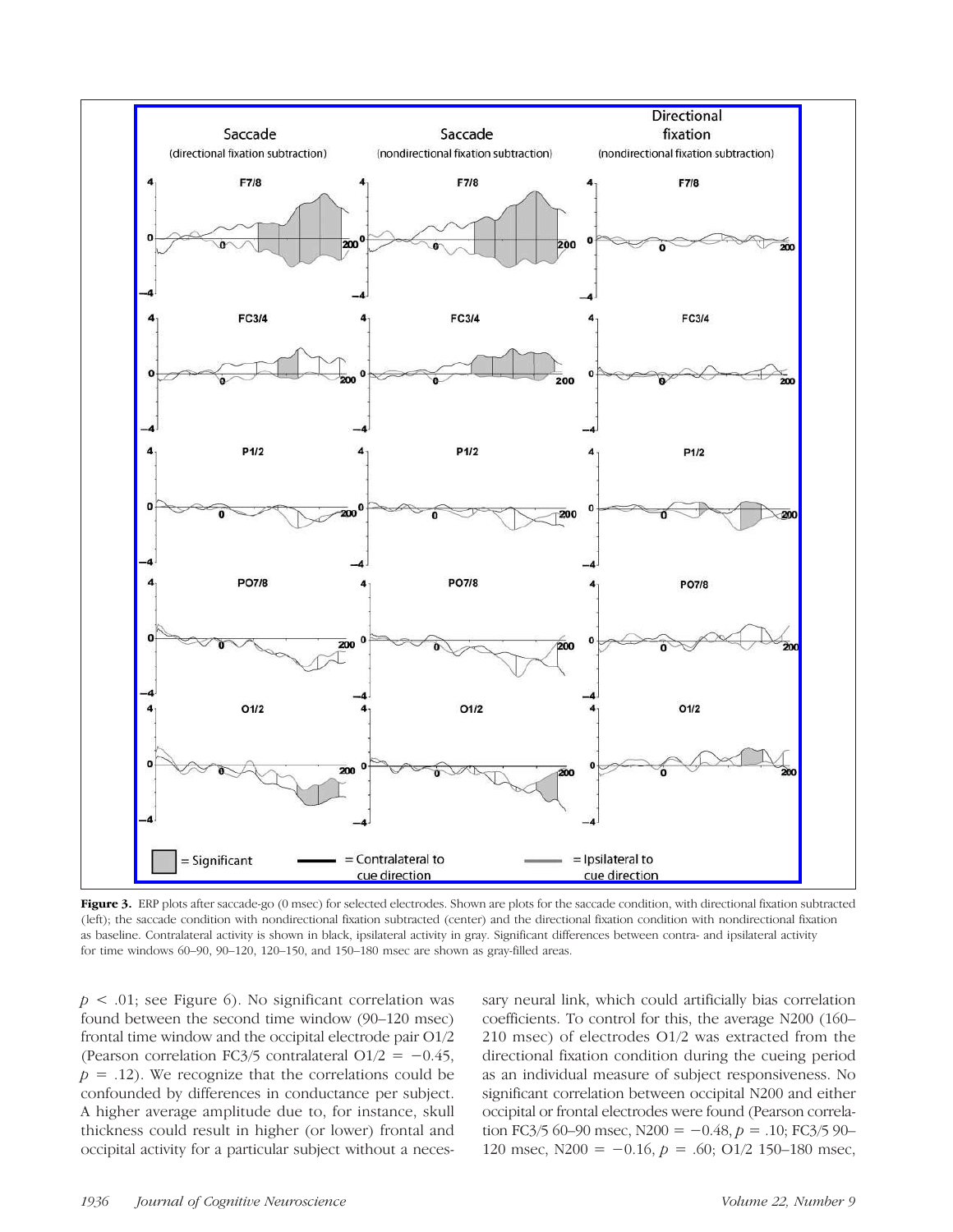$N200 = 0.46 p = .12$ . This suggests that the obtained correlations are not due to individual differences in conductance but due to actual neural activity.

#### EEG—Source Localization

We performed source localization on the saccade–directional fixation subtraction to ensure that the observed activity originates from the proposed sources. Results can be found in Table 1 and Figure 7. Different models were tested, including an unconstrained model. The overall model evidence reflects the likelihood of this model, which incorporates the variance explained and model complexity (for details, see Stephan, Penny, Daunizeau, Moran, and Friston, 2009). As expected, the unconstrained model can explain the most variance, as it has most degrees of freedom, which is also reflected in the model evidence. Despite this, we believe that this unconstrained model yields implausible results to maximize the explained variance (for details, see the Discussion section). The proposed models (including the FEF, the IPS, and the

occipital sources) explain only a few percent less of the variance (95.97% unconstrained vs. 93.58% constrained) but are based on plausible sources. The model with the highest model evidence is the bilateral FEF–occipital model (154.2), followed by the bilateral FEF model (152.0). Adding the IPS to the model reduces model evidence (bilateral FEF– occipital–IPS =  $145.8$ ).

#### EEG—Cue Offset in the Fixation Conditions

Time window analysis of the directional fixation condition revealed a significant, lateralized positivity at parietal electrode pair  $P1/2$  (paired samples t test) for time windows 60–90 msec,  $t(12) = 2.34$   $p = .04$ , and 120–150 msec,  $t(12) = -2.54$ ,  $p = .03$ . Also, a lateralized occipital effect (O1/2) in the time window 120–150 msec was found (paired samples t test),  $t(12) = 2.97$ ,  $p = .012$ . However, this occipital effect is in the opposite direction compared with the occipital effect observed in the saccade condition: There is an increase in positivity contralateral to the cued

Figure 4. Double subtraction EEG topoplots for the saccade and directional fixation conditions for different time windows. To obtain the double subtraction plots, activity from the left and right hemispheres was subtracted for both conditions, and the resulting activity maps were subtracted again (saccade/cue-left minus saccade/cue-right). Activity in the left hemisphere reflects contralateral activity. Because of this subtraction, only lateralized activity is visible. Shown are plots for the saccade condition, with directional fixation subtracted (left); the saccade condition with nondirectional fixation subtracted (center) and the directional fixation condition with nondirectional fixation as baseline. Plots are averaged over the entire time window.

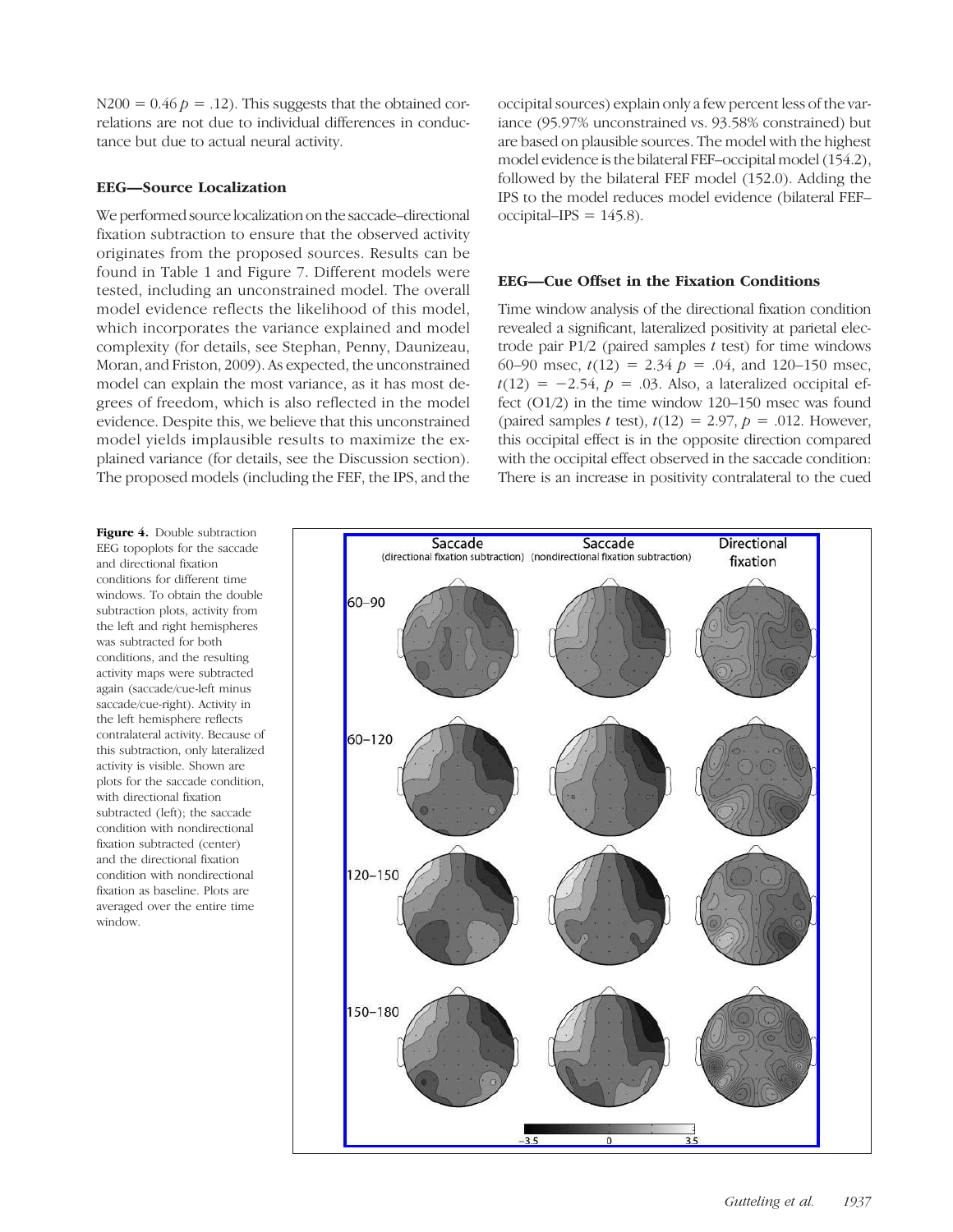

Figure 5. EEG topoplots for the saccade conditions (directional fixation subtraction), averaged over the entire 60- to 180-msec time windows. Shown are the plots for the saccade left (A) and saccade right (B) conditions. These plots were obtained without mirroring saccade directions. In the saccade left condition (A), activity can be seen in the right frontal and bilateral occipital areas; in the saccade right condition (B), activity can be seen in the left frontal and left occipital areas.

direction (see Figures 3 and 4). There were no lateralization differences between cue directions.

#### EEG—Cue-related Effects

Cue-onset-locked ERP analysis was done to assess attentional effects during the cue-target interval (Van der Lubbe et al., 2006; Van der Stigchel et al., 2006; Hopf & Mangun, 2000; Nobre et al., 2000; Harter et al., 1989; see Figure 8). A lateralized increase in negativity was found for parietooccipital electrode pair PO7/8 and occipital electrode pair O1/2 for the directional fixation condition, contralateral to cue direction, starting at ∼200 msec. This was found to be significant in the time window 200–320 msec (postcue): PO7/8 paired samples t test,  $t(12) = -2.92 p = .01; 01/2$ paired samples t test,  $t(12) = -2.42 p = .03$ . This is con-

Figure 6. Scatterplots for the correlation analysis between electrodes O1/2 and FC3/4 for time windows 60–90 and 90–120 msec (shown left) and between the N200 peak and the O1/2 and FC3/4 (both time windows). A strong correlation can bee seen between the early time window of electrode pair FC3/4 and O1/2. No significant correlations were found for any other combination of electrode/time window tested.

sistent with an EDAN, as found in previous studies. No significant effect was found at electrode pair P1/2 (paired samples t test),  $t(12) = -0.70$  p = .50. Similar activity was observed in the saccade condition for electrode pair O1/2 (paired samples t test),  $t(12) = -2.14 p = .05$ . No significant differences were found in the nondirectional fixation condition.

In a 250- to 450-msec time window, increased negativity was found at frontal electrode pair FC3/4 in the contralateral hemisphere (relative to cue/saccade direction) in the directional fixation condition (paired samples  $t$  test),  $t(12) = -2.56$   $p = .02$ , and at electrode pair F7/8 for the saccade condition (paired samples t test),  $t(12)$  =  $-2.13 p = .05$ . This is consistent with an anterior directing attention negativity (ADAN). No effects were found at other electrodes (P1/2;PO7/8;O1/2). No significant differences were found in the nondirectional fixation conditions.

No indications of an LDAP were observed for any time window, at any of the selected electrodes F7/8, FC3/4, P1/2, PO7/8, or O1/2. There was, however, a lateralized positivity at electrode pair P5/6 in the directional fixation condition, as can be seen in Figure 8. However, this was just below significance at a 400- to 500-msec time window (paired samples t test),  $t(12) = 2.13$   $p = .055$ . As this effect is only observed in this particular electrode, not typical for an LDAP, and does not seem to be very robust, it is uncertain whether this represents a true LDAP.

No differences in the lateralization were found in the ERP effects described previously between hemispheres for left- and rightward cues.

#### DISCUSSION

Previous studies have established the coupling between eye movements and spatial attention (Dore-Mazars et al., 2004; Deubel & Schneider, 1996; Kowler et al., 1995) and

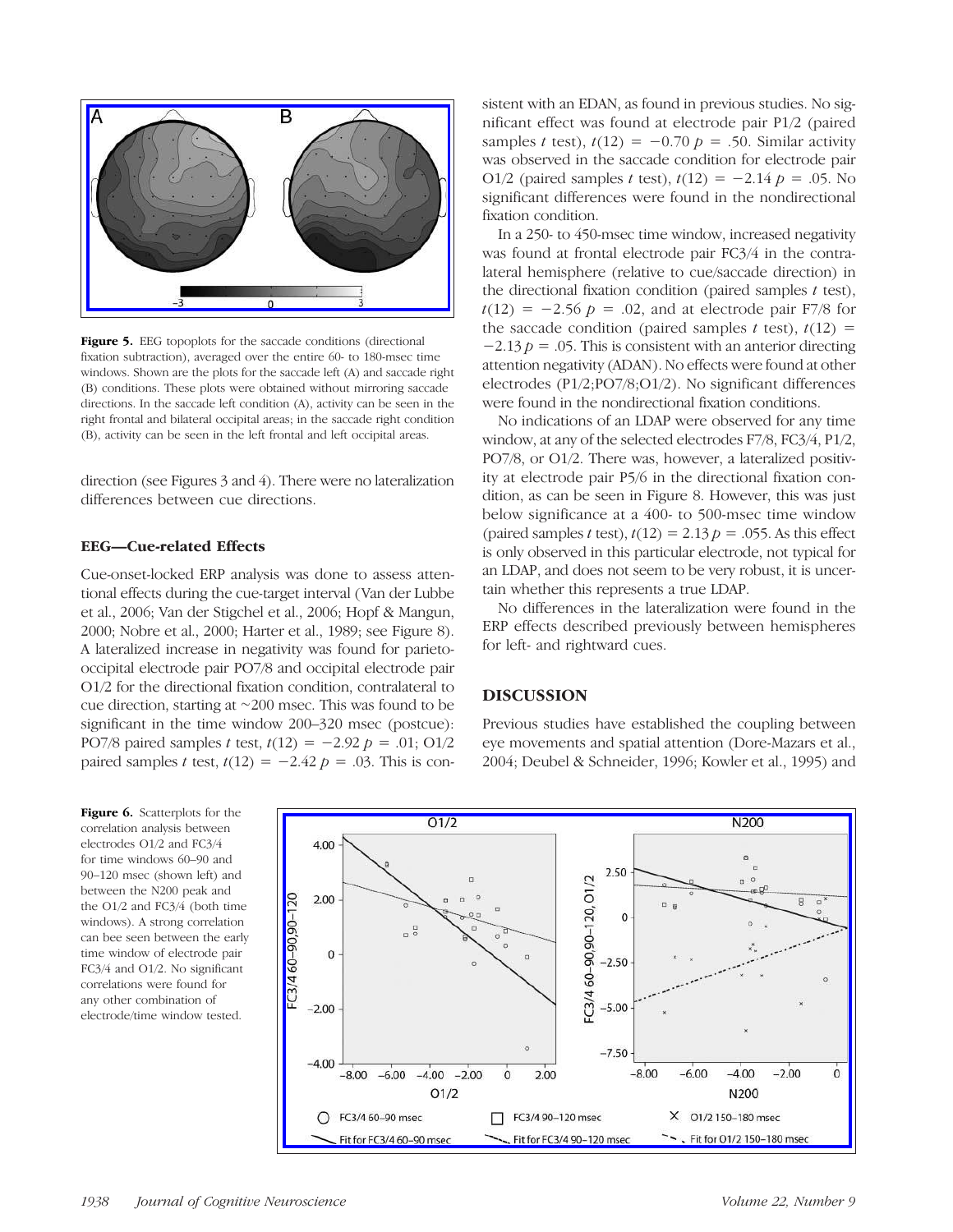Table 1. Localization Results for Different Models Tested

| Model                 | Explained<br>Variance (%) | Model<br>Evidence |
|-----------------------|---------------------------|-------------------|
| Unconstrained         | 95.97                     | 187.4             |
| FEF bilateral         | 93.58                     | 152               |
| IPS bilateral         | 79                        | 89.8              |
| FEF-occ bilateral     | 92.24                     | 154.2             |
| FEF-occ-IPS bilateral | 91.33                     | 145.8             |
| FEF contralateral     | 89.66                     | 141.6             |
| FEF-occ contralateral | 90.46                     | 146.2             |

The unconstrained model does not restrict solutions to specified neural sources, only gray matter. The model evidence reflects the amount of explained variance against the model complexity. IPS = intraparietal sulcus; occ = occipital cortex.

the coupling of the FEF and the visual cortex (Neggers et al., 2007; Taylor et al., 2007; Ruff et al., 2006; Silvanto et al., 2006; Grosbras & Paus, 2003). This study provides support for the cortical FEF–VC feedback connection as a neuronal mechanism coupling saccade planning in the FEF to attentional processing in the occipital lobe, as has been hypothesized for human observers.

Namely, in the saccade condition, after cue offset, a transient lateralized frontal positivity was found, peaking around

120–150 msec after saccade-go signal. This was followed by an occipital negativity contralateral to the upcoming target. This supports the view that saccade preparation, likely in the FEF, results in attentional shifts in the visual cortex (Neggers et al., 2007) through FEF–VC connections (Taylor et al., 2007; Ruff et al., 2006; Silvanto et al., 2006; Grosbras & Paus, 2003).

Consistent with our expectations based on the preceding TMS study (Neggers et al., 2007), significant frontal activity was observed contralateral to saccade direction during saccade preparation (after saccade-go). The frontal effect was slightly smaller when the directional fixation condition was used as a baseline. This may be due to the recruitment of the contralateral FEF (relative to cued direction) in the directional fixation condition, although this effect cannot be seen in the topography (see Figure 3, right column).

It has been shown that TMS on these frontal areas, the FEF specifically, causes modulation in discrimination performance (Neggers et al., 2007; Grosbras & Paus, 2003). Lateralized frontal activity was found in the current study at the same time points as the TMS stimulation times of the Neggers et al. (2007) study (see Figures 3 and 4). It therefore seems plausible to associate this activity with the deployment of spatial attention shortly before saccade execution (note that during any of the analyzed time intervals, no saccades were made yet, as ensured by the rigorous analysis, excluding trials with premature



Figure 7. Localization of EEG activity during saccade preparation in the saccade condition (directional fixation subtraction). (A) Sources were restricted to spherical areas shown. Different combinations were used (see Table 1). (B) Localization results obtained using the bilateral FEF–occipital model. Slices run from MNI  $Z = -12$  (top left) up to  $z = 72$  (bottom right).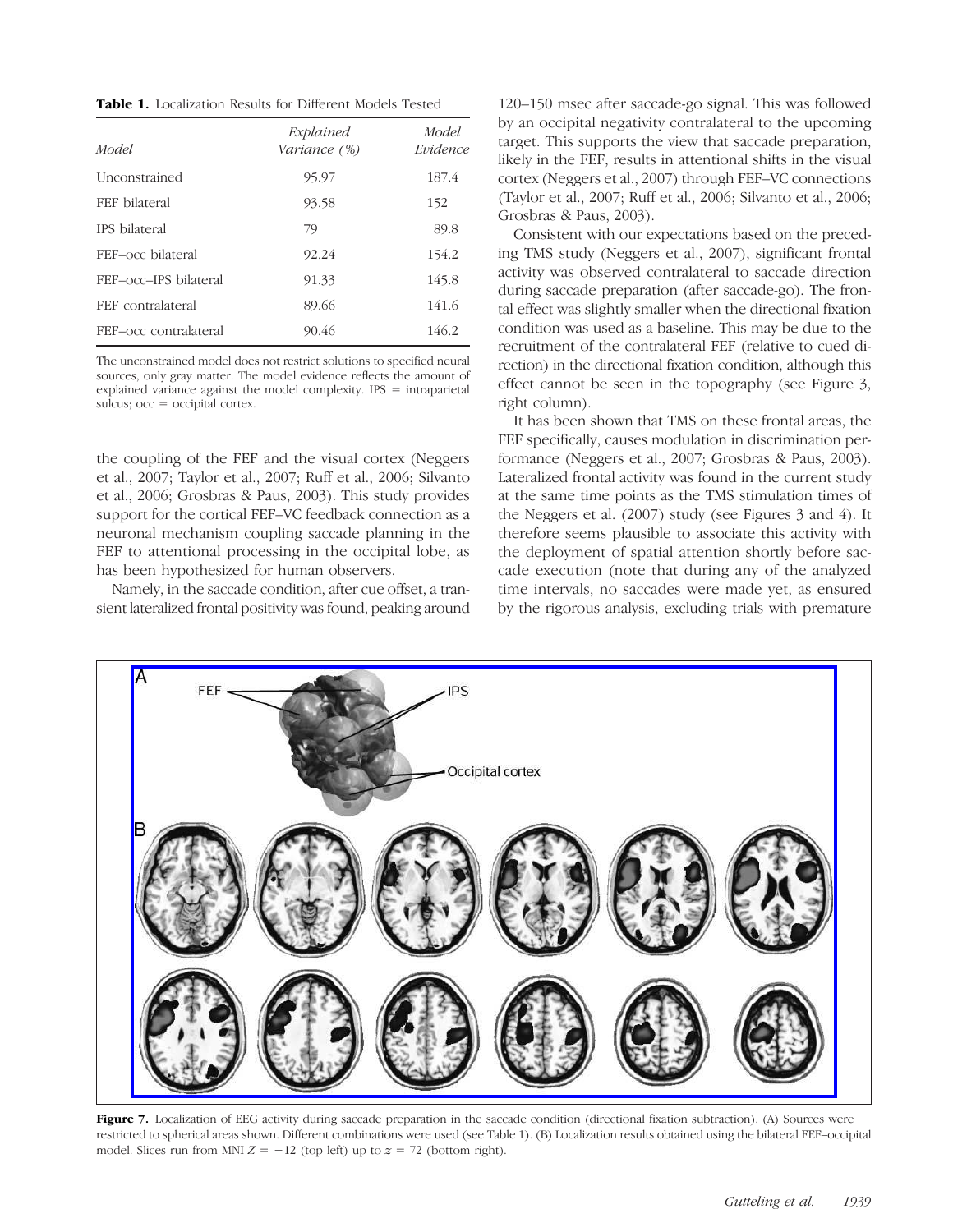

Figure 8. Double subtraction EEG topoplots for the directional fixation and saccade condition during the cueing period. To obtain the double subtraction plot, activity from the left and right hemispheres was subtracted for both conditions, and the resulting activity maps were subtracted again (cue left minus cue right). Activity in the left hemisphere reflects contralateral activity. Because of this subtraction, only lateralized activity is visible. The EDAN plots are averaged over a 200- to 320-msec time window; the ADAN plots are averaged over a 250- to 450-msec time window.

saccades). This frontal effect does not occur in the fixation conditions after cue offset. This might be due to some hemispheric preparations already having taken place for the cued hemifield. This is reflected by the presence of the ADAN in the cueing period. It is interesting to note the difference in polarity between the ADAN in the cueing period and the frontal positivity after cue offset. Both may reflect preparatory processes in the FEF, but the ADAN might reflect inhibition of the saccade, whereas the frontal positivity might reflect saccade activation. This fits well with findings by Van der Lubbe et al. (2006). As the FEF are heavily implicated in attentional shifts (Ruff & Driver, 2006; Van der Lubbe et al., 2006; Corbetta et al., 1998, for a review Moore, Armstrong, & Fallah, 2003), the combined TMS–EEG results suggest a strong (attention directing) influence of the contralateral FEFs on perceptual performance.

We observed a lateralized occipital negativity late in the saccade preparation period (120–180 msec after saccadego). It is unlikely that this negativity is the result of target presentation. Activity from the directional fixation condition was used as a baseline, effectively subtracting any visual response to the presented stimuli. Also, target presentation was preceded by masking stimuli, resulting in low visual impact for the unmasking of the target stimulus (and simultaneous unmasking of distracters). Therefore, it is likely that this negativity is the result of an attentional shift, mediated by the FEF and not by the target presentation. A number of observations support this view: The observed negativity occurs approximately 60– 120 msec after the onset of frontal positivity, which is in line with an estimated 100-msec conduction time of the FEF to the visual cortex (for details on this estimation, see Methods section of Experiment 3 from Neggers et al., 2007).

Also, in the directional fixation condition, which is the same task in all respects except for the actual execution of the saccade, both the frontal positivity and the occipital negativity were absent after the go signal. This suggests that these processes are related and perhaps coupled. Furthermore, it can be noted that in the directional fixation condition (nondirectional fixation subtraction), a significant effect is present in the time window 120–150 msec (see Figure 3, right panel). Interestingly, this occipital effect is positive, whereas the occipital effect in the saccade condition is negative. This might be due to the different task instructions between these conditions. Whereas in the saccade condition an eye movement has to be executed after the go signal, any eye movements in the fixation conditions have to be suppressed (especially in the directional condition). This active suppression (as opposed to execution) may have differential effects on the occipital areas, perhaps also due to different modulations mediated by the FEF–VC connections.

Correlation analysis shows that the early frontal activity, contralateral to saccade direction, is significantly (negatively) correlated with the occipital activity seen late in the preparation period (150–180 msec after saccade-go). This means that more positive activity per subject is paired with more negative activity in occipital regions, as would be expected from FEF–occipital interactions. This, however, does not prove a causal relationship between frontal and occipital regions, as this cannot be inferred from the present data.

To justify our claims of source origins, a voxel-based source localization was performed on the saccade–directional fixation subtraction (see Table 1 and Figure 7). First, an unconstrained model was tested, which yielded the best results in terms of explained variance (and model evidence; see Table 1). However, we believe that these sources are unlikely to be the true neural sources of our data. The source model places large sources in deep brain regions, for example, near the cerebellum, brainstem, and posterior OFC. These are not only unlikely to generate large cortical surface potentials but are also not likely to be involved in the current task. We therefore compared a number of constrained models on the basis of plausible neural sources in this task, including bi- and contralateral (to saccade direction) FEF, IPS, and occipital areas. The bilateral FEF– occipital model yielded the highest model evidence and explained only slightly less variance than the unconstrained model. This is a good indication that these areas are the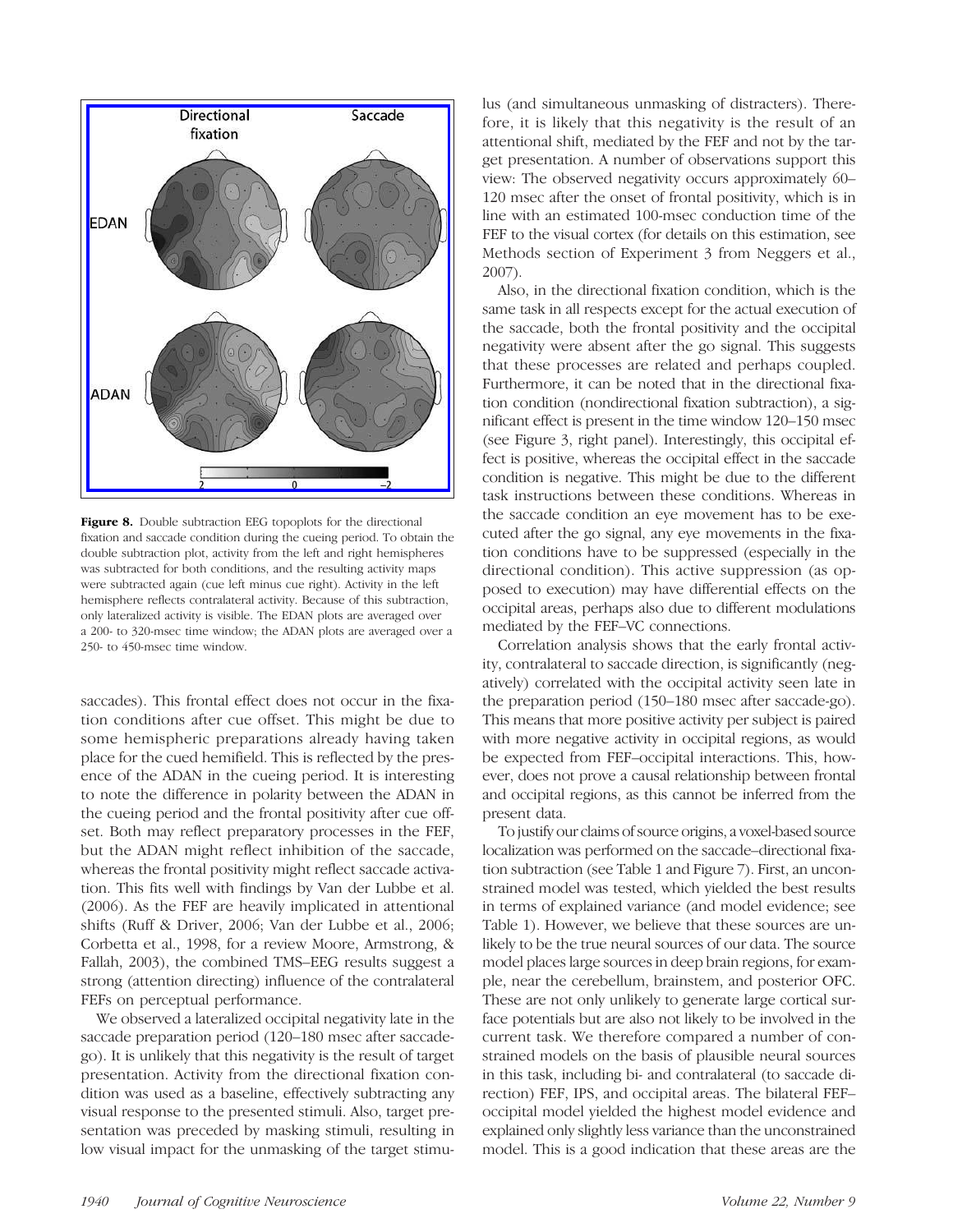actual sources of activity. It is interesting to note that the bilateral models outscore the contralateral models. Therefore, although the contralateral activity is stronger, there is some activity in the ipsilateral hemisphere. The addition of the IPS to the model results in lower model evidence, which confirms our previous results of (no) IPS involvement in this task (Veenstra et al., under revision) and the findings by Ruff et al. (2008). This is again confirmed when models on the basis of bilateral FEF and IPS are compared (model evidence  $FEF = 152.0$ ,  $IPS = 89.8$ ).

There is a difference in the 120- to 150-msec time window in the saccade condition, depending on the baseline used. One might argue that the occipital effect in the saccade condition at 120–150 msec could reflect a baseline effect (see Figure 3, bottom panel). For the final time window from 150 to 180 msec, however, this effect was not observed for the directional fixation condition (nondirectional fixation subtraction), and the saccade condition did show a significant difference for this time interval independent of baseline used. This means that the occipital effect at time window 150–180 msec is an effect of saccade preparation and is not a baseline effect.

Previous FEF–TMS studies (Grosbras & Paus, 2002, 2003) revealed a dominance of the right hemisphere in controlling visuospatial attention. Right FEF–TMS resulted in bilateral discrimination performance increases, where left FEF–TMS resulted only in unilateral (contralateral to cue direction) effects. Other more recent studies have found similar lateralization effects, such as Ruff et al. (2006), who found bilateral effects in the visual cortex after right FEF stimulation using fMRI, and Silvanto et al. (2006), who also found bilateral effects with right FEF–TMS and unilateral effects with left FEF–TMS. In the current study, a similar lateralization difference was found, where saccade preparation to the left invoked right frontal activity and a bilateral occipital effect (slightly lateralized to the right hemisphere). Preparation of saccades to the right invoked left frontal and left occipital activity. This striking similarity argues for an activation of the FEF–VC pathway in the current study.

Although in the current study we have emphasized the coupling between eye movements and attention, a number of studies report a dissociation ( Juan et al., 2004, 2008; O'Shea, Muggleton, Cowey, & Walsh, 2004; Murthy, Thompson, & Schall, 2001; Thompson, Bichot, & Schall, 1997). For instance, Juan et al. (2004) shows that the locus of attention can be dissociated from an evoked saccade in the FEF of the macaque monkey. This shows that covert attentional shifts are not strictly coupled to saccade preparation. This is likely the result of different neural populations in the FEFs that serve different functions over time. The role of the FEF in visual search, in the absence of eye movements, has been well established (Muggleton et al., 2003). Although this is troublesome for the "hard" interpretation of the premotor theory of attention as posed by Corbetta et al. (1998) and Rizzolatti et al. (1987), this need not be a problem for the results obtained in the current study. The claim we make here is that just before

the actual execution of the saccade, the attentional locus shifts toward the intended end point of the saccade and that this is mediated by the FEF. However, this does not imply that saccade preparation in the FEF is essential for attentional shifts; there could be other biasing sources, either within the FEF or elsewhere. It is very likely that the activity found in the current study in the frontal regions does not reflect activity from a homogenous neural population. Instead, it is likely that this is a cumulation of attention-related activity and saccade (motor) preparation. It is interesting to note that this is reflected in the correlation between frontal and occipital activity: Only the early frontal activity (60–90 msec after saccade-go) correlates significantly with the observed occipital effect (at 150– 180 msec after saccade-go), not the later frontal time window (90–120 msec).

Cue-locked analyses revealed attentional preparation in the directional fixation and saccade conditions. In the directional fixation condition, activity patterns consistent with EDAN and ADAN (anterior attention direction negativity) were observed. The EDAN has been implicated as reflecting simple cue processing ( Jongen, Smulders, & Van der Heiden, 2007; Eimer, van Velzen, Forster, & Driver, 2003), and the ADAN indicates that covert spatial attention was allocated to the cued location. The presence of an ADAN supports attentional preparation in the frontal brain regions, likely originating from the FEF during the cueing period. No activity was found resembling an LDAP. This may be due to the short cueing interval used in the current study. These effects were absent in the nondirectional condition. As expected, without directional cueing, no specific attentional preparation was made. Both EDAN and ADAN were found in the cueing period of the saccade condition. However, in the saccade condition, it was not as consistent as in the directional fixation condition. This may be due to a general reduction of attentional preparation, or it may be that subjects in some trials did not engage in attentional shifts until saccade execution. This does not rule out attentional shifts just before saccade execution, as can be seen in the poor behavioral results when ST and DT do not match.

As in a previous TMS study from our group using an identical procedure as in Neggers et al. (2007; van Ettinger-Veenstra et al., unpublished observations), no evidence was found for the involvement of the IPS in attentional modulation during saccade preparation, as can also be clearly seen in Figures 3 and 4.

The IPS has been implicated as an essential part of an attention controlling fronto-parietal network (Van der Lubbe et al., 2006; Giesbrecht et al., 2003; Hopfinger et al., 2000, 2001) and has been shown to have great functional overlap with the FEF (Capotosto, Babiloni, Romani, & Corbetta, 2009; Bressler, Tang, Sylvester, Shulman, & Corbetta, 2008; Corbetta, Kincade, & Shulman, 2002). Time window analysis of the electrodes located at or near the IPS (P1/P2) showed no significant, lateralized activity in any time window for the saccade condition. This was observed both during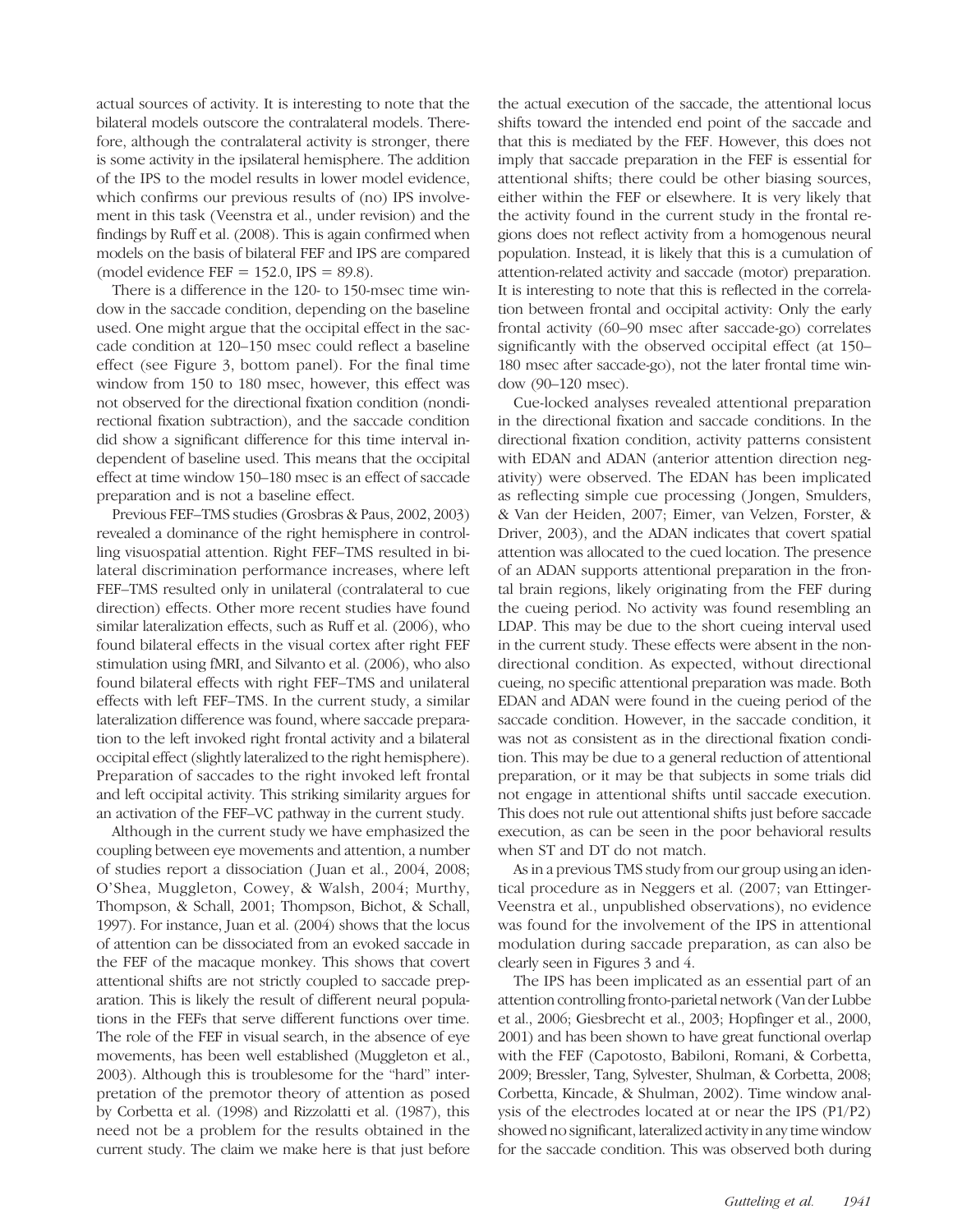the cueing period and after saccade-go. Also, Bayesian model selection of source locations did not favor the IPS as a contributing source. However, a significant positive correlation was found between the early time window of the ipsilateral (to saccade direction) electrode pair P1/2 and ipsilateral occipital electrodes O1/2. As the effects are limited to the ipsilateral side and the activity is relatively small, we are unsure how to interpret these results. Also, significant lateralized activity was found after cueoffset for the directional fixation condition. It may be that parietal areas are recruited for covert attentional shifts. These seem to be independent of frontal attention directing activity. In addition, frontal activity was followed by a lateralized occipital negativity, whereas parietal activity was followed by an occipital positivity. Thus, it seems that the effects are qualitatively different, and it is therefore likely that the IPS does not function as a relay station for frontal signal inducing attentional shifts. This is consistent with findings in a study by Ruff et al. (2008) where TMS on the IPS evoked qualitatively different effect on the visual cortex than FEF–TMS in a preceding study (Ruff et al., 2006).

In conclusion, the present study, combined with the previous TMS study by Neggers et al. (2007), provides strong evidence for a crucial role of the FEF in spatial attention shifts before eye movements. Whether other areas such as the IPS and other frontal areas implicated in attentional shifts may be involved and what their contribution is in the current paradigm is still unclear. From the present results, it seems that they are not directly involved in the coupling of the locus of spatial attention to a saccade goal, as observed for the FEF.

Reprint requests should be sent to Tjerk P. Gutteling, Department of Psychiatry, Rudolf Magnus Institute for Neuroscience, University Medical Center Utrecht, Heidelberglaan 100, Room A.01.126, 3584 CX Utrecht, the Netherlands, or via e-mail: t.gutteling@ umcutrecht.nl.

#### REFERENCES

- Awh, E., Armstrong, K. M., & Moore, T. (2006). Visual and oculomotor selection: Links, causes and implications for spatial attention. [Trends in Cognitive Sciences,](http://www.mitpressjournals.org/action/showLinks?crossref=10.1016%2Fj.tics.2006.01.001) 10, 124–130.
- Brainard, D. H. (1997). The psychophysics toolbox. [Spatial](http://www.mitpressjournals.org/action/showLinks?crossref=10.1163%2F156856897X00357) [Vision,](http://www.mitpressjournals.org/action/showLinks?crossref=10.1163%2F156856897X00357) 10, 433-436.
- Bressler, S. L., Tang, W., Sylvester, C. M., Shulman, G. L., & Corbetta, M. (2008). Top–down control of human visual cortex by frontal and parietal cortex in anticipatory visual spatial attention. [Journal of Neuroscience](http://www.mitpressjournals.org/action/showLinks?crossref=10.1523%2FJNEUROSCI.1776-08.2008), 28, 10056-10061.
- Capotosto, P., Babiloni, C., Romani, G. L., & Corbetta, M. (2009). Frontoparietal cortex controls spatial attention through modulation of anticipatory alpha rhythms. *[Journal](http://www.mitpressjournals.org/action/showLinks?crossref=10.1523%2FJNEUROSCI.0539-09.2009)* [of Neuroscience,](http://www.mitpressjournals.org/action/showLinks?crossref=10.1523%2FJNEUROSCI.0539-09.2009) 29, 5863-5872.
- Castet, E., Jeanjean, S., Montagnini, A., Laugier, D., & Masson, G. S. (2006). Dynamics of attentional deployment during saccadic programming. Journal of Vision, 6, 196-212.
- Corbetta, M., Akbudak, E., Conturo, T. E., Snyder, A. Z., Ollinger, J. M., Drury, H. A., et al. (1998). A common

network of functional areas for attention and eye movements. *[Neuron](http://www.mitpressjournals.org/action/showLinks?crossref=10.1016%2FS0896-6273%2800%2980593-0)*, 21, 761-773.

- Corbetta, M., Kincade, J. M., & Shulman, G. L. (2002). Neural systems for visual orienting and their relationships to spatial working memory. *[Journal of Cognitive Neuroscience](http://www.mitpressjournals.org/action/showLinks?system=10.1162%2F089892902317362029)*, 14, 508–523.
- Dale, A. M., & Sereno, M. (1993). Improved localization of cortical activity by combining EEG and MEG with MRI surface reconstruction: A linear approach. [Journal of Cognitive](http://www.mitpressjournals.org/action/showLinks?system=10.1162%2Fjocn.1993.5.2.162) [Neuroscience](http://www.mitpressjournals.org/action/showLinks?system=10.1162%2Fjocn.1993.5.2.162), 5, 162–176.
- Delorme, A., & Makeig, S. (2004). EEGLAB: An open source toolbox for analysis of single-trial EEG dynamics including independent component analysis. [Journal of Neuroscience](http://www.mitpressjournals.org/action/showLinks?crossref=10.1016%2Fj.jneumeth.2003.10.009) [Methods,](http://www.mitpressjournals.org/action/showLinks?crossref=10.1016%2Fj.jneumeth.2003.10.009) 134, 9–21.
- Deubel, H., & Schneider, W. X. (1996). Saccade target selection and object recognition: Evidence for a common attentional mechanism. Vision Research, 36, 1827–1837.
- Dore-Mazars, K., Pouget, P., & Beauvillain, C. (2004). Attentional selection during preparation of eye movements. Psychology Research, 69, 67–76.
- Eimer, M., van Velzen, J., Forster, B., & Driver, J. (2003). Shifts of attention in light and in darkness: An ERP study of supramodal attentional control and crossmodal links in spatial attention. [Brain Research, Cognitive Brain Research,](http://www.mitpressjournals.org/action/showLinks?crossref=10.1016%2FS0926-6410%2802%2900203-3) 15, 308–323.
- Friston, K., Harrison, L., Daunizeau, J., Kiebel, S., Phillips, C., Trujillo-Barreto, N., et al. (2008). Multiple sparse priors for the M/EEG inverse problem. [Neuroimage,](http://www.mitpressjournals.org/action/showLinks?crossref=10.1016%2Fj.neuroimage.2007.09.048) 39, 1104-1120.
- Giesbrecht, B., Woldorff, M. G., Song, A. W., & Mangun, G. R. (2003). Neural mechanisms of top–down control during spatial and feature attention. *Neuroimage*, 19, 496-512.
- Grosbras, M. H., & Paus, T. (2002). Transcranial magnetic stimulation of the human frontal eye field: Effects on visual perception and attention. [Journal of Cognitive](http://www.mitpressjournals.org/action/showLinks?system=10.1162%2F089892902320474553) [Neuroscience](http://www.mitpressjournals.org/action/showLinks?system=10.1162%2F089892902320474553), 14, 1109-1120.
- Grosbras, M. H., & Paus, T. (2003). Transcranial magnetic stimulation of the human frontal eye field facilitates visual awareness. [European Journal of Neuroscience,](http://www.mitpressjournals.org/action/showLinks?crossref=10.1111%2Fj.1460-9568.2003.03055.x) 18, 3121–3126.
- Harter, M. R., Miller, S. L., Price, N. J., LaLonde, M. E., & Keyes, A. L. (1989). Neural processes involved in directing attention. [Journal of Cognitive Neuroscience,](http://www.mitpressjournals.org/action/showLinks?system=10.1162%2Fjocn.1989.1.3.223) 1, 223–237.
- Hoffman, J. E., & Subramaniam, B. (1995). The role of visual attention in saccadic eye movements. Perception & Psychophysics, 57, 787–795.
- Hopf, J. M., & Mangun, G. R. (2000). Shifting visual attention in space: An electrophysiological analysis using high spatial resolution mapping. *Clinical Neurophysiology*, 111, 1241–1257.
- Hopfinger, J. B., Buonocore, M. H., & Mangun, G. R. (2000). The neural mechanisms of top–down attentional control. [Nature Neuroscience,](http://www.mitpressjournals.org/action/showLinks?crossref=10.1038%2F72999) 3, 284-291.
- Hopfinger, J. B., Woldorff, M. G., Fletcher, E. M., & Mangun, G. R. (2001). Dissociating top–down attentional control from selective perception and action. Neuropsychologia, 39, 1277–1291.
- Hunt, A. R., & Kingstone, A. (2003). Covert and overt voluntary attention: Linked or independent? Brain Research, [Cognitive](http://www.mitpressjournals.org/action/showLinks?crossref=10.1016%2Fj.cogbrainres.2003.08.006) [Brain Research,](http://www.mitpressjournals.org/action/showLinks?crossref=10.1016%2Fj.cogbrainres.2003.08.006) 18, 102-105.
- Jongen, E. M., Smulders, F. T., & Van der Heiden, J. S. (2007). Lateralized ERP components related to spatial orienting: Discriminating the direction of attention from processing sensory aspects of the cue. **Psychophysiology**, 44, 968–986.
- Juan, C. H., Muggleton, N. G., Tzeng, O. J., Hung, D. L., Cowey, A., & Walsh, V. (2008). Segregation of visual selection and saccades in human frontal eye fields. [Cerebral Cortex,](http://www.mitpressjournals.org/action/showLinks?crossref=10.1093%2Fcercor%2Fbhn001) 18, 2410–2415.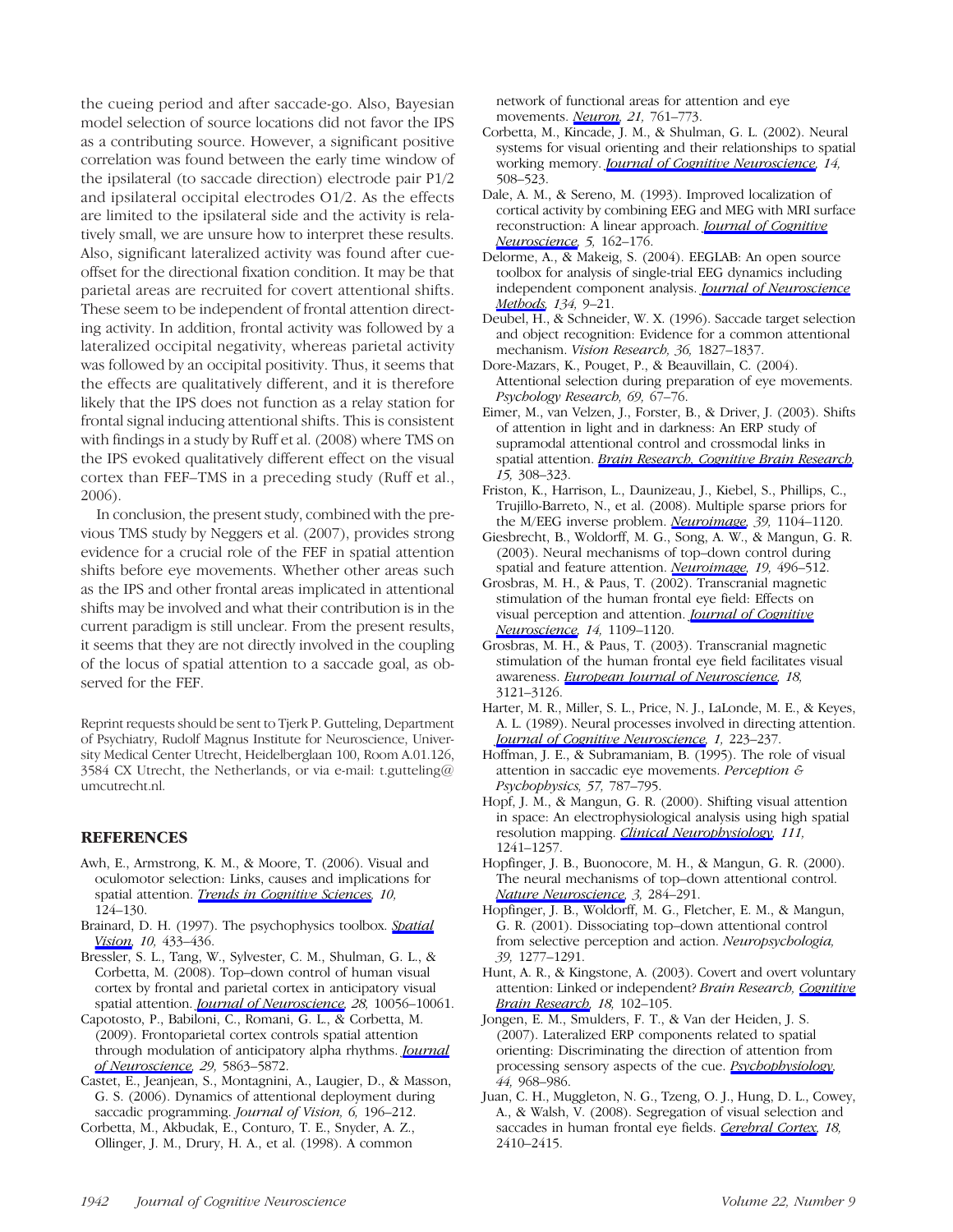Juan, C. H., Shorter-Jacobi, S. M., & Schall, J. D. (2004). Dissociation of spatial attention and saccade preparation. [Proceedings of the National Academy of Sciences, U.S.A](http://www.mitpressjournals.org/action/showLinks?crossref=10.1073%2Fpnas.0403507101)., 101, 15541–15544.

Kowler, E., Anderson, E., Dosher, B., & Blaser, E. (1995). The role of attention in the programming of saccades. [Vision](http://www.mitpressjournals.org/action/showLinks?crossref=10.1016%2F0042-6989%2894%2900279-U) [Research,](http://www.mitpressjournals.org/action/showLinks?crossref=10.1016%2F0042-6989%2894%2900279-U) 35, 1897–1916.

Kustov, A. A., & Robinson, D. L. (1996). Shared neural control of attentional shifts and eye movements. [Nature,](http://www.mitpressjournals.org/action/showLinks?crossref=10.1038%2F384074a0) 384, 74–77.

Mattout, J., Phillips, C., Penny, W. D., Rugg, M. D., & Friston, K. J. (2006). MEG source localization under multiple constraints: An extended Bayesian framework. [Neuroimage](http://www.mitpressjournals.org/action/showLinks?crossref=10.1016%2Fj.neuroimage.2005.10.037), 30, 753–767.

Moore, T. (2006). The neurobiology of visual attention: Finding sources. Current Opinion in Neurobiology, 16, 159–165.

Moore, T., & Armstrong, K. M. (2003). Selective gating of visual signals by microstimulation of frontal cortex. [Nature](http://www.mitpressjournals.org/action/showLinks?crossref=10.1038%2Fnature01341), 421, 370–373.

Moore, T., Armstrong, K. M., & Fallah, M. (2003). Visuomotor origins of covert spatial attention. *Neuron*, 40, 671–683.

Moore, T., & Fallah, M. (2001). Control of eye movements and spatial attention. [Proceedings of the National Academy of](http://www.mitpressjournals.org/action/showLinks?crossref=10.1073%2Fpnas.021549498) [Sciences, U.S.A](http://www.mitpressjournals.org/action/showLinks?crossref=10.1073%2Fpnas.021549498)., 98, 1273-1276.

Moore, T., & Fallah, M. (2004). Microstimulation of the frontal eye field and its effects on covert spatial attention. **[Journal of Neurophysiology](http://www.mitpressjournals.org/action/showLinks?crossref=10.1152%2Fjn.00741.2002)**, 91, 152-162.

Muggleton, N. G., Juan, C. H., Cowey, A., & Walsh, V. (2003). Human frontal eye fields and visual search. *[Journal of](http://www.mitpressjournals.org/action/showLinks?crossref=10.1152%2Fjn.01086.2002)* [Neurophysiology](http://www.mitpressjournals.org/action/showLinks?crossref=10.1152%2Fjn.01086.2002), 89, 3340–3343.

Murthy, A., Thompson, K. G., & Schall, J. D. (2001). Dynamic dissociation of visual selection from saccade programming in frontal eye field. Journal of Neurophysiology, 86, 2634–2637.

Neggers, S. F., Huijbers, W., Vrijlandt, C. M., Vlaskamp, B. N., Schutter, D. J., & Kenemans, J. L. (2007). TMS pulses on the frontal eye fields break coupling between visuospatial attention and eye movements. Journal of Neurophysiology, 98, 2765–2778.

Nobre, A. C., Sebestyen, G. N., & Miniussi, C. (2000). The dynamics of shifting visuospatial attention revealed by event-related potentials. [Neuropsychologia](http://www.mitpressjournals.org/action/showLinks?crossref=10.1016%2FS0028-3932%2800%2900015-4), 38, 964-974.

O'Shea, J., Muggleton, N. G., Cowey, A., & Walsh, V. (2004). Timing of target discrimination in human frontal eye fields. [Journal of Cognitive Neuroscience,](http://www.mitpressjournals.org/action/showLinks?system=10.1162%2F0898929041502634) 16, 1060–1067.

Pelli, D. G. (1997). The VideoToolbox software for visual psychophysics: Transforming numbers into movies. [Spatial](http://www.mitpressjournals.org/action/showLinks?crossref=10.1163%2F156856897X00366) [Vision,](http://www.mitpressjournals.org/action/showLinks?crossref=10.1163%2F156856897X00366) 10, 437-442.

Rizzolatti, G., Riggio, L., Dascola, I., & Umilta, C. (1987). Reorienting attention across the horizontal and vertical meridians: Evidence in favor of a premotor theory of attention. *Neuropsychologia*, 25, 31-40.

Ruff, C. C., Bestmann, S., Blankenburg, F., Bjoertomt, O., Josephs, O., Weiskopf, N., et al. (2008). Distinct causal influences of parietal versus frontal areas on human visual cortex: Evidence from concurrent TMS-fMRI. [Cerebral](http://www.mitpressjournals.org/action/showLinks?crossref=10.1093%2Fcercor%2Fbhm128) [Cortex](http://www.mitpressjournals.org/action/showLinks?crossref=10.1093%2Fcercor%2Fbhm128), 18, 817–827.

Ruff, C. C., Blankenburg, F., Bjoertomt, O., Bestmann, S., Freeman, E., Haynes, J. D., et al. (2006). Concurrent TMS–fMRI and psychophysics reveal frontal influences on human retinotopic visual cortex. [Current Biology,](http://www.mitpressjournals.org/action/showLinks?crossref=10.1016%2Fj.cub.2006.06.057) 16, 1479–1488.

Ruff, C. C., & Driver, J. (2006). Attentional preparation for a lateralized visual distractor: Behavioral and fMRI evidence. [Journal of Cognitive Neuroscience,](http://www.mitpressjournals.org/action/showLinks?system=10.1162%2Fjocn.2006.18.4.522) 18, 522-538.

Silvanto, J., Lavie, N., & Walsh, V. (2006). Stimulation of the human frontal eye fields modulates sensitivity of extrastriate visual cortex. *[Journal of Neurophysiology](http://www.mitpressjournals.org/action/showLinks?crossref=10.1152%2Fjn.00015.2006)*, 96, 941–945.

Stephan, K. E., Penny, W. D., Daunizeau, J., Moran, R. J., & Friston, K. J. (2009). Bayesian model selection for group studies. [Neuroimage](http://www.mitpressjournals.org/action/showLinks?crossref=10.1016%2Fj.neuroimage.2009.03.025), 46, 1004-1017.

Super, H., van der Togt, C., Spekreijse, H., & Lamme, V. A. (2004). Correspondence of presaccadic activity in the monkey primary visual cortex with saccadic eye movements. [Proceedings of the National Academy of Sciences, U.S.A](http://www.mitpressjournals.org/action/showLinks?crossref=10.1073%2Fpnas.0400433101). 101, 3230–3235.

Taylor, P. C., Nobre, A. C., & Rushworth, M. F. (2007). FEF TMS affects visual cortical activity. [Cerebral Cortex,](http://www.mitpressjournals.org/action/showLinks?crossref=10.1093%2Fcercor%2Fbhj156) 17, 391-399.

Thompson, K. G., Bichot, N. P., & Schall, J. D. (1997). Dissociation of visual discrimination from saccade programming in macaque frontal eye field. Journal of Neurophysiology, 77, 1046–1050.

Thompson, K. G., Biscoe, K. L., & Sato, T. R. (2005). Neuronal basis of covert spatial attention in the frontal eye field. [Journal of Neuroscience](http://www.mitpressjournals.org/action/showLinks?crossref=10.1523%2FJNEUROSCI.0741-05.2005), 25, 9479–9487.

Van der Lubbe, R. H., Neggers, S. F., Verleger, R., & Kenemans, J. L. (2006). Spatiotemporal overlap between brain activation related to saccade preparation and attentional orienting. [Brain Research,](http://www.mitpressjournals.org/action/showLinks?crossref=10.1016%2Fj.brainres.2005.11.087) 1072, 133-152.

Van der Stigchel, S., Heslenfeld, D. J., & Theeuwes, J. (2006). An ERP study of preparatory and inhibitory mechanisms in a cued saccade task. [Brain Research,](http://www.mitpressjournals.org/action/showLinks?crossref=10.1016%2Fj.brainres.2006.02.089) 1105, 32-45.

Van Velzen, J., & Eimer, M. (2003). Early posterior ERP components do not reflect the control of attentional shifts toward expected peripheral events. [Psychophysiology](http://www.mitpressjournals.org/action/showLinks?crossref=10.1111%2F1469-8986.00083), 40, 827–831.